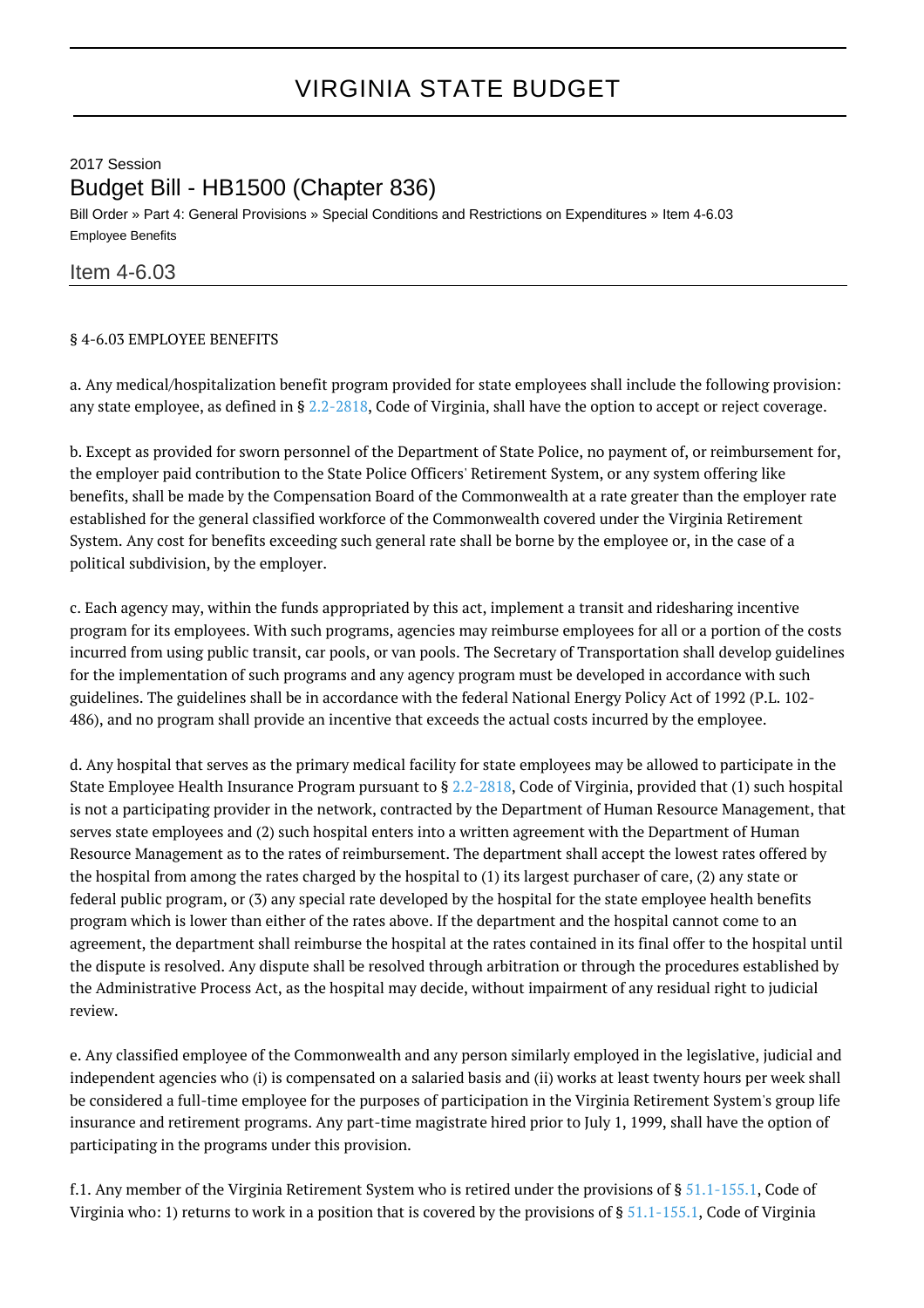after a break of not less than four years, 2) receives no other compensation for service to a public employer than that provided for the position covered by  $\S 51.1-155.1$ , Code of Virginia during such period of reemployment, 3) retires within one year of commencing such period of reemployment, and 4) retires directly from service at the end of such period of reemployment may either:

a) Revert to the previous retirement benefit received under the provisions of § [51.1-155.1](http://law.lis.virginia.gov/vacode/51.1-155.1/), Code of Virginia, including any annual cost of living adjustments granted thereon. This benefit may be adjusted upward to reflect the effect of such additional months of service and compensation received during the period of reemployment, or

b) Retire under the provisions of Title 51.1 in effect at the termination of his or her period of reemployment, including any purchase of service that may be eligible for purchase under the provisions of § [51.1-142.2](http://law.lis.virginia.gov/vacode/51.1-142.2/), Code of Virginia.

2. The Virginia Retirement System shall establish procedures for verification by the employer of eligibility for the benefits provided for in this paragraph.

g. Notwithstanding any other provision of law, no agency head compensated by funds appropriated in this act may be a member of the Virginia Law Officers' Retirement System created under Title 51.1, Chapter 2.1, Code of Virginia. The provisions of this paragraph are effective on July 1, 2002, and shall not apply to the Chief of the Capitol Police.

h. Full-time employees appointed by the Governor who, except for meeting the minimum service requirements, would be eligible for the provisions of  $\S 51.1-155.1$  $\S 51.1-155.1$ , Code of Virginia, may, upon termination of service, use any severance allowance payment to purchase service to meet, but not exceed, the minimum service requirements of § [51.1-155.1,](http://law.lis.virginia.gov/vacode/51.1-155.1/) Code of Virginia. Such service purchase shall be at the rate of 15 percent of the employee's final creditable compensation or average final compensation, whichever is greater, and shall be completed within 90 days of separation of service.

i. When calculating the retirement benefits payable under the Virginia Retirement System (VRS), the State Police Officers' Retirement System (SPORS), the Virginia Law-enforcement Officers' Retirement System (VaLORS), or the Judicial Retirement System (JRS) to any employee of the Commonwealth or its political subdivisions who is called to active duty with the armed forces of the United States, including the United States Coast Guard, the Virginia Retirement System shall:

1) utilize the pre-deployment salary, or the actual salary paid by the Commonwealth or the political subdivision, whichever is higher, when calculating average compensation, and

2) include those months after September 1, 2001 during which the employee was serving on active duty with the armed forces of the United States in the calculation of creditable service.

j. The provisions in §  $51.1-144$ , Code of Virginia, that require a member to contribute five percent of his creditable compensation for each pay period for which he receives compensation on a salary reduction basis, shall not apply to any (i) "state employee," as defined in §  $51.1-124.3$ , Code of Virginia, who is an elected official, or (ii) member of the Judicial Retirement System under Chapter 3 of Title 51.1 (§ [51.1-300](http://law.lis.virginia.gov/vacode/51.1-300/) et seq.), who is not a "person who becomes a member on or after July 1, 2010," as defined in  $\S$  [51.1-124.3,](http://law.lis.virginia.gov/vacode/51.1-124.3/) Code of Virginia.

k. Notwithstanding the provisions of subsection G of  $\S$  [51.1-156,](http://law.lis.virginia.gov/vacode/51.1-156/) any employee of a school division who completed a period of 24 months of leave of absence without pay during October 2013 and who had previously submitted an application for disability retirement to VRS in 2011 may submit an application for disability retirement under the provisions of § [51.1-156](http://law.lis.virginia.gov/vacode/51.1-156/). Such application shall be received by the Virginia Retirement System no later than October 1, 2014. This provision shall not be construed to grant relief in any case for which a court of competent jurisdiction has already rendered a decision, as contemplated by Article II, Section 14 of the Constitution of